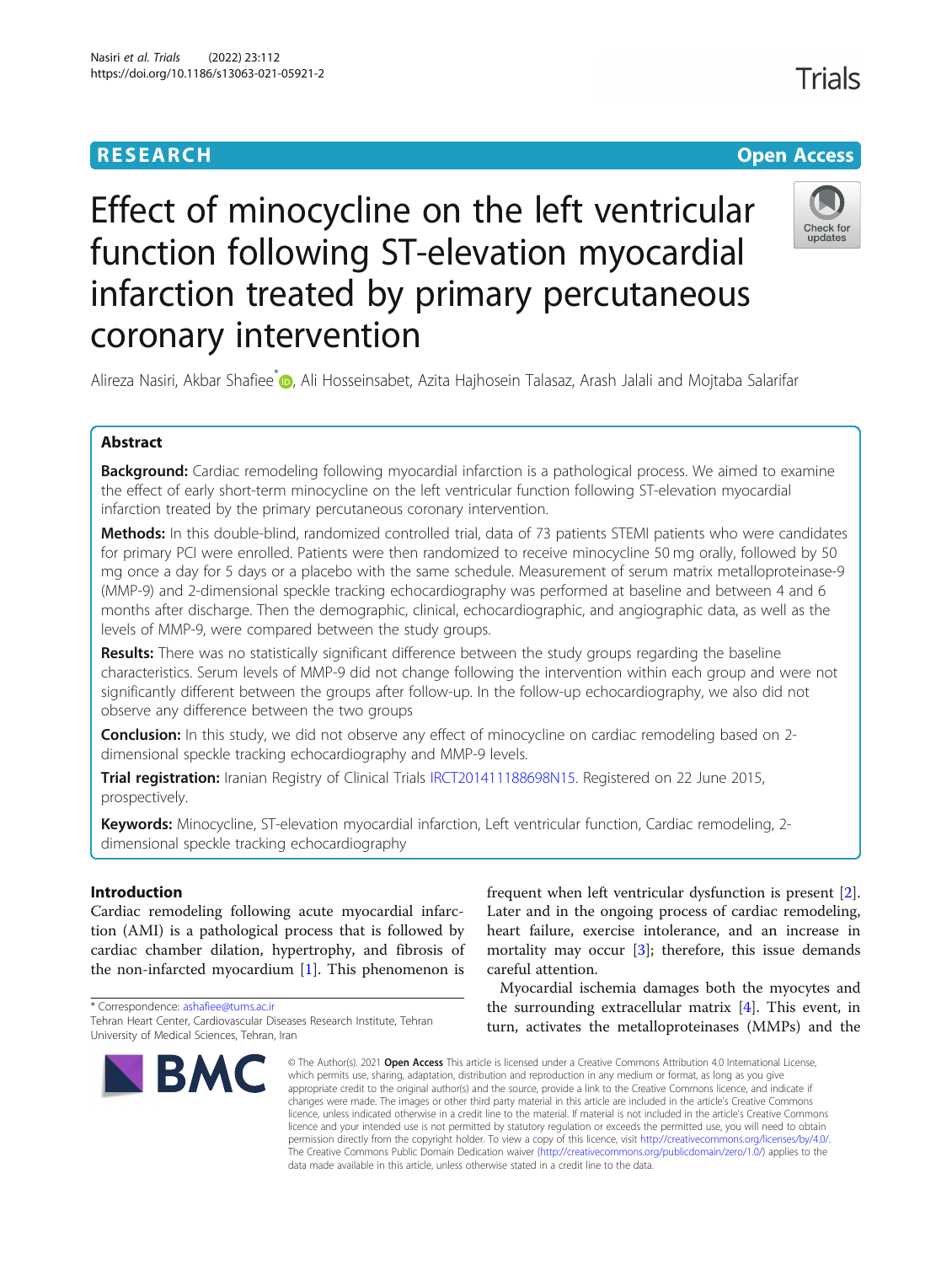resulting zymogens and ends in the inflammation of the cardiac tissue. The final product of this cascade is the inflammation-associated healing and scarring that is described as cardiac remodeling. It is believed that the early inhibition of MMPs can halt the inflammation process and thereby prevent extracellular matrix degradation and cardiac remodeling [[5\]](#page-5-0). Among the MMPs found in the heart is the MMP-9, a gelatinase that highly elevates during heart failure [[6,](#page-5-0) [7\]](#page-5-0).

In order to prevent MMP activation following AMI, some drugs such as tetracycline family have been used in previous studies  $[8-10]$  $[8-10]$  $[8-10]$  $[8-10]$ . Minocycline is a cheap and harmless drug of this family whose effect on cardiac remodeling has been proposed previously [\[11\]](#page-5-0). We hypothesized that minocycline, which is another member of the tetracyclines, can also inhibit MMP activity and affect scar formation and cardiac remodeling. Therefore, the purpose of this study was to examine the effect of early short-term minocycline administration on the left ventricular function following ST-elevation myocardial infarction (STEMI) treated by the primary percutaneous coronary intervention (PCI).

#### **Methods**

In this double-blind, randomized controlled trial, STEMI patients who presented to our center and were the candidates for primary PCI at Tehran Heart Center were enrolled. A sample size of 90 individuals was calculated based on the results of the Cerisano et al. study [[5\]](#page-5-0). The inclusion criteria were diagnosis of STEMI, defined as chest pain more than 30 min and less than 12 h with STsegment elevation at the J point in the electrocardiogram for more than 1 mm in at least two consecutive leads, successful PCI, sinus heart rhythm, and giving and informed consent to take part in the trial. The exclusion criteria were poor view in echocardiography, history of heart failure, previous myocardial infarction or cardiac revascularization, history of any cardiac surgery, recent cardiac electrophysiologic interventions, cardiogenic shock at the time of presentation, history of cardiomyopathy or congenital muscular disease, history of chronic diseases or expected reduced life expectancy (i.e., frailty or malignancy), hepatic or renal failure, left bundle branch block in the ECG, receiving thrombolytic therapy, and moderate to severe mitral regurgitation. Also, the patients who did not tolerate the treatment or developed toxicity were excluded from the study. All patients signed informed consent before enrolment. The study protocol was confirmed by the institutional research board and the Medical Ethics Committee of Tehran University of Medical Sciences. The study protocol conforms to the declaration of Helsinki.

At baseline, demographic, physiologic, and clinical data were collected from all the patients. All the patients were asked about the presence of classic cardiovascular risk factors, including diabetes mellitus, hypertension, dyslipidemia, smoking, and a family history of coronary artery disease.

A venous blood sample was obtained from the patients upon entrance to the catheterization laboratory to measure complete blood cell count, fasting blood sugar, lipid profile, creatinine, cardiac troponin-t (cTnT), and creatine phosphokinase-MB (CK-MB). Moreover, a plasma sample was obtained and kept for the baseline measurement of matrix metalloproteinase-9 (MMP-9), to be measured with the follow-up samples between 4 and 6 months. MMP-9 was measured using the human ELISA method (Biovendor, Czech Republic) via ELISA reader STATFAX 2100. The laboratory staff was blinded to the study protocol.

Patients were then randomized to receive minocycline 50 mg orally, followed by 50 mg once a day for 5 days or a placebo with the same schedule. The first dose was prescribed before the procedure. Randomization was performed using an online random number generator software. Then the patients underwent primary PCI according to current guidelines and received all necessary care.

Transthoracic echocardiography was performed in the left lateral decubitus position via the commercial setting (Samsung Medison, Seoul, South Korea), 2–4 MHz probe by an experienced echocardiologist who was blinded to the laboratory data and grouping of the patients. Frist echocardiography was performed within the hospital stay, and the second (follow-up) echocardiography was carried out between 4 and 6 months after hospital discharge. The septum, posterior wall, and left ventricular end-systolic and diastolic diameter were measured in the parasternal long-axis view according to the American Society of Echocardiography (ASE) recommendations. LV end-diastolic and end-systolic volume were measured according to biplane modified Simpson's method in apical four chambers and two chambers' view. Mitral flow waves (E and A) and deceleration time of E wave were obtained and measured according to the ASE recommendations. Also, early diastolic peak velocity (e′) of septal and lateral mitral annulus were obtained by pulse wave tissue Doppler and the average of these values was computed and reported. Moreover, E/e′ (average) was calculated.

For the two-dimensional speckle tracking echocardiography, three cardiac cycles at the end of expiration were obtained from apical three chambers, apical two chambers, and apical view, with a frame rate of 40–80 f/s and stored in the setting for further analysis. At the end of the systole that was automatically determined with software, the endocardial border was traced from one side of the mitral annulus to another side of it; then, the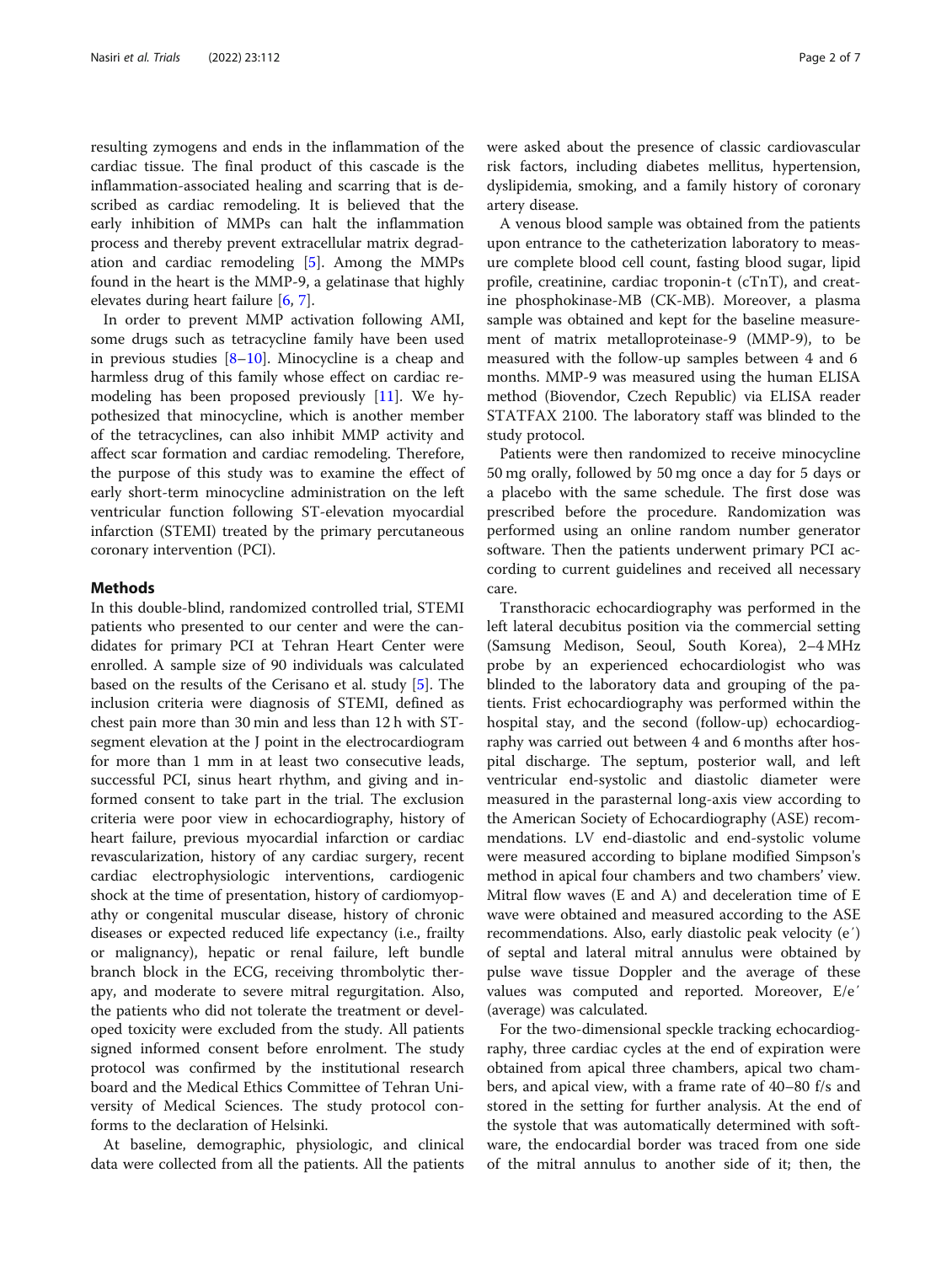<span id="page-2-0"></span>

epicardial border was traced automatically by the software. The following of the endocardial and epicardial border from the traced line was checked. If there was unfollowing of these borders, these stages were repeated. Each wall of the left ventricle was divided by the software into three segments. Myocardial segments with poor signal quality after several trials were excluded. The strain and strain curve of the segments were individually analyzed, and then the average value of the accepted segments was reported. Overall, 17 segments per patient were analyzed.

Between 4 and 6 months from the procedure, all the patients were invited by phone call for the follow-up visit. In the follow-up visit, patients underwent

Table 1 Baseline characteristics of the study groups

echocardiography with a similar protocol to the baseline, and a blood sample was obtained to measure MMP-9.

Finally, the gathered data were compared between the intervention and the control group, and changes of echocardiographic parameters and MMP-9 levels were compared within and between the groups.

#### Statistical analysis

Continuous variables were described with mean and standard deviation (SD) or with median, 25th, and 75th percentiles for skewed data and were compared between coronary artery disease (CAD) and non-CAD groups using Student's t or Mann-Whitney U test where appropriate. Categorical variables were expressed as frequency and percentage and among the groups using the chisquare test.

P values less than 0.05 were considered statistically significant. The statistical analysis was performed using IBM SPSS statistics for Windows version 22.0 (Armonk, NY: IBM Corp.).

#### Results

Within the 8-month study period (March 2015 to November 2015), 147 patients with STEMI presented to the emergency department of Tehran Heart Center. Fiftyseven patients did not meet our criteria, and finally, 90 patients were randomized. We could not complete the follow-up of 17 patients due to the reasons explained in Fig. 1, and finally, 73 patients were included in our final analysis. All patients tolerated the treatment.

| Characteristic               | Control $(n=39)$    | Intervention $(n=34)$ | $P$ value* |
|------------------------------|---------------------|-----------------------|------------|
| Age, year                    | $57.3 + 9.1$        | $56.5 \pm 10.7$       | 0.749      |
| Male gender, n (%)           | 32 (82.1)           | 31(91.2)              | 0.321      |
| BMI, $kg/m2$                 | $27.5 \pm 4.3$      | $28.1 \pm 2.9$        | 0.510      |
| Diabetes mellitus, n (%)     | 4(10.3)             | 6(17.6)               | 0.499      |
| Hypertension, n (%)          | 18 (46.2)           | 10(29.4)              | 0.142      |
| Dyslipidemia, n (%)          | 14 (35.9)           | 20(58.8)              | 0.050      |
| Smoking, n (%)               | 15 (38.5)           | 12(35.3)              | 0.780      |
| Family history of CAD, n (%) | 5(12.8)             | 4(11.8)               | 0.999      |
| Cholesterol, mg/dl           | 176.6±47.0          | 173.4±37.2            | 0.750      |
| Triglyceride, mg/dl          | 125.0 [88.0, 155.0] | 120.0 [78.5, 161.0]   | 0.932      |
| LDL, mg/dl                   | 114.0 [84.0, 133.0] | 112.0 [88.0, 132.5]   | 0.906      |
| HDL, mg/dl                   | 40.0±8.9            | 39.6±9.5              | 0.857      |
| Fasting blood sugar, mg/dl   | 110.0 [98.0, 126.0] | 119.5 [99.0, 137.0]   | 0.210      |
| Creatinine, mg/dl            | $0.88 \pm 0.17$     | $0.90 \pm 0.19$       | 0.645      |
| MMP-9, µg/dl                 | 111.0±20.0          | 106.5±27.4            | 0.437      |

BMI body mass index, bpm beats per minute, CAD coronary artery disease, HDL high-density lipoprotein, LDL low-density lipoprotein, MMP matrix metalloproteinase

\*P value less than 0.05 was considered as statistically significant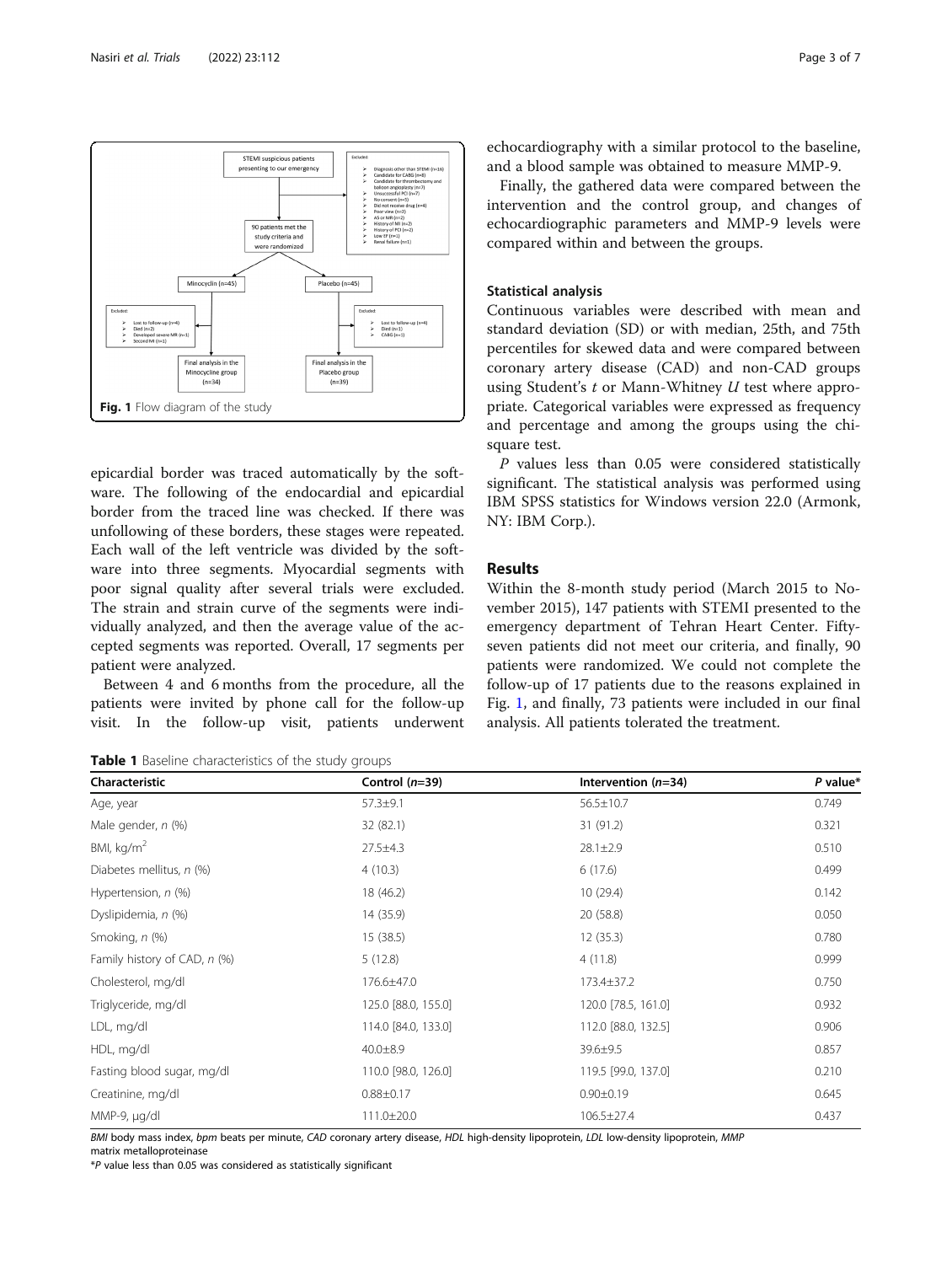There was no significant difference between the study groups regarding the baseline characteristics (Table [1](#page-2-0)). Similarly, the baseline hemodynamic and echocardiographic characteristics of the study population were not significantly different between the intervention and the control groups, except for diastolic blood pressure, as shown in Table 2.

Serum levels of MMP-9 did not change following the intervention within each group and were not significantly different between the groups both at baseline (P=0.437) and after follow-up (96.6 $\pm$ 17.7 μg/dl in the intervention group vs.  $101.8\pm23.1 \,\mu$ g/dl in the controls,  $P=0.283$ ).

In the follow-up echocardiography, we also did not observe any difference between the two groups (Table [3\)](#page-4-0). In the follow-up analysis, the echocardiographic evaluation showed that none of the speckle tracking variables were significantly different between the groups (global strain:  $P=0.997$ ; SRs:  $P=0.965$ ; SRe: P=0.684; and SRa: P=0.398). We observed no specific drug-related adverse event within the study period in our study population.

#### **Discussion**

The role of MMP activation in the process of cardiac remodeling is well-established [\[12\]](#page-5-0). Although previous studies (mentioned below) have shown the effect of MMP inhibitors on the attenuation of cardiac remodeling following AMI, we failed to show a treatment benefit of minocycline in the remodeling process.

Following sudden myocardial ischemia, both the gene expression and activation of MMP increase in the extracellular matrix and a pathologic cascade of collagen and elastic fiber degradation, structural remodeling of the extracellular matrix, impaired collagen formation, and myocardial fibrosis happens [\[13](#page-5-0)–[15\]](#page-5-0). Thus, the termination of this cascade through the inhibition of MMP activation seems logical. One of the drugs that have been successfully used for the inhibition of MMP activation was doxycycline [[16](#page-5-0)]. Both doxycycline and minocycline belong to the tetracycline family of antibiotics. However, it has been proposed that both of them have some other non-antibiotic properties [\[17](#page-6-0)]. Additionally, minocycline possesses various advantages, including a good safety profile as an antibiotic as well as being a

**Table 2** Comparing the baseline echocardiographic characteristics between the study groups

| Characteristic                 | Control $(n=39)$  | Intervention (n=34) | $P$ value |
|--------------------------------|-------------------|---------------------|-----------|
| Systolic blood pressure, mmHq  | 117.8±17.4        | $119.1 \pm 13.1$    | 0.735     |
| Diastolic blood pressure, mmHg | 72.5 [66.2, 80.5] | 76.0 [70.0, 80.0]   | 0.357     |
| Heart rate, bpm                | 77±12             | 72±15               | 0.144     |
| <b>LVDd</b>                    | $51.6 \pm 5.1$    | 49.4±3.8            | 0.042     |
| <b>LVDs</b>                    | $37.3 \pm 6.3$    | 36.5±40.0           | 0.516     |
| PW                             | $9.2 \pm 1.4$     | $9.2 \pm 1.6$       | 0.919     |
| IVS                            | $9.3 \pm 1.4$     | $9.5 \pm 1.7$       | 0.761     |
| LVEDV                          | 86.8±22.2         | 87.8±22.2           | 0.852     |
| LVESV                          | 49.3±18.7         | 49.4±14.7           | 0.981     |
| LVEDV index                    | $46.1 \pm 11.3$   | 44.7±9.6            | 0.574     |
| LVESV index                    | $26.3 \pm 10.0$   | $25.6 \pm 7.4$      | 0.642     |
| EF Simpson                     | 44.2±10.8         | 43.9±8.0            | 0.870     |
| PEV                            | 69.2±19.2         | $60.9 \pm 16.2$     | 0.065     |
| PAV                            | 70.3±17.0         | $64.7 \pm 18.8$     | 0.211     |
| E/A                            | $1.04 \pm 0.38$   | $1.02 \pm 0.41$     | 0.834     |
| Deceleration time              | 193.6±60.7        | 199.8±63.9          | 0.688     |
| e septal                       | $5.8 \pm 1.4$     | $6.1 \pm 1.5$       | 0.467     |
| e lateral                      | $6.8 \pm 2.1$     | $7.7 \pm 2.2$       | 0.092     |
| E/e'                           | $11.3 \pm 3.7$    | $9.1 \pm 2.8$       | 0.009     |
| Global systolic strain         | $-11.8 \pm 3.3$   | $-11.5 \pm 3.0$     | 0.654     |
| <b>SRs</b>                     | $-1.0 \pm 0.3$    | $-1.0+0.4$          | 0.955     |
| Sre                            | $1.0 + 0.4$       | $1.0 + 0.2$         | 0.507     |
| Sra                            | $0.7 + 0.3$       | $0.7 + 0.2$         | 0.398     |

bpm beats per minute, IVS interventricular septum, LVDd left ventricular diastolic diameter, LVDs left ventricular systolic diameter, PAV peak A velocity, PEV peak E velocity, PW posterior wall, SR strain rate

\*P value less than 0.05 was considered as statistically significant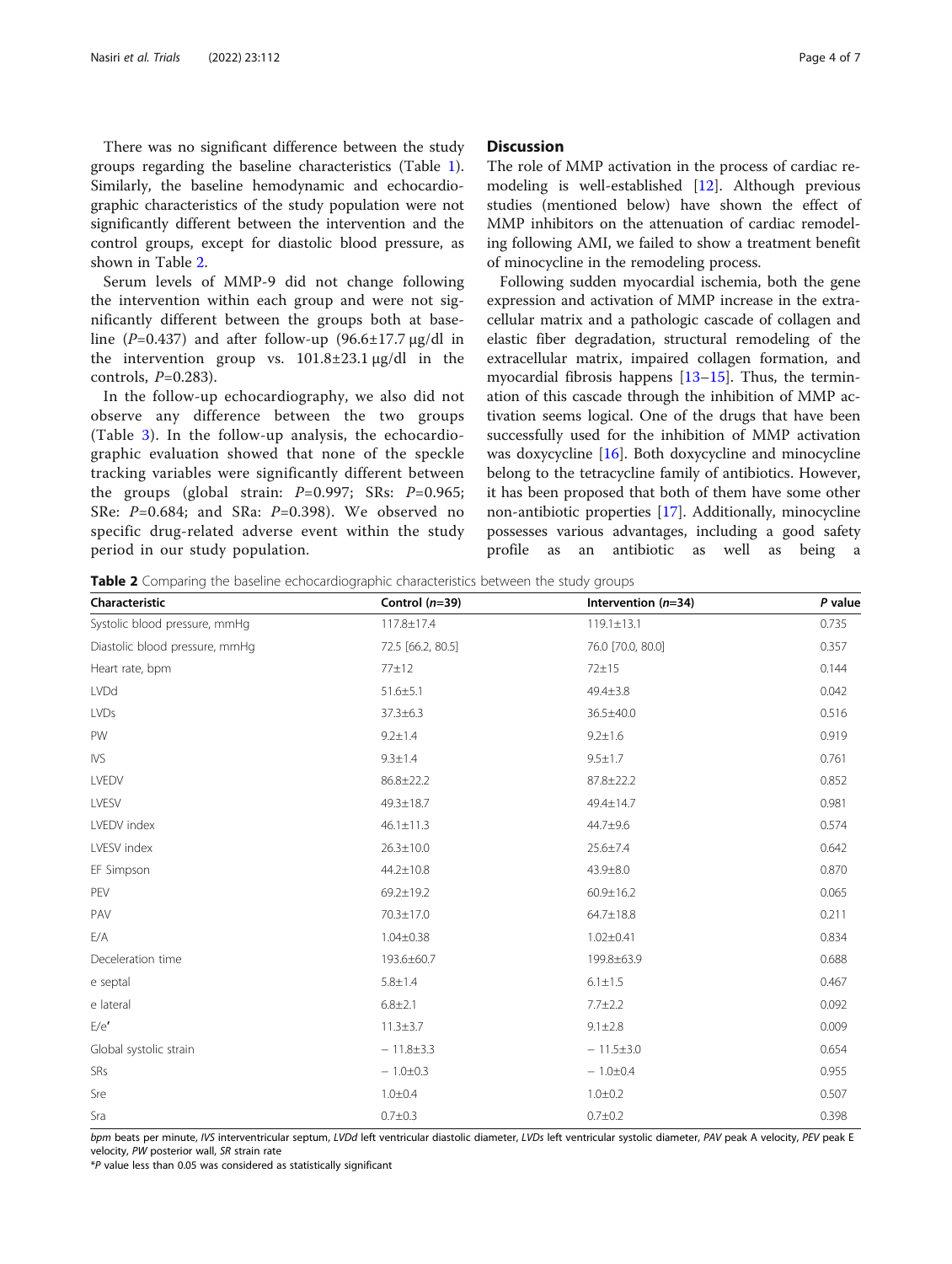<span id="page-4-0"></span>Table 3 Comparing the follow-up echocardiographic characteristics between the study groups

| Characteristic                 | Control $(n=39)$ | Intervention $(n=34)$ | P value |
|--------------------------------|------------------|-----------------------|---------|
| Systolic blood pressure, mmHq  | 133.5±24.8       | 125.9±16.4            | 0.263   |
| Diastolic blood pressure, mmHq | 80.0±10.3        | 76.0±8.4              | 0.177   |
| Heart rate, bpm                | 74.5±14.1        | 70.7±15.0             | 0.290   |
| <b>LVDd</b>                    | 50.9±5.6         | $49.2 \pm 5.4$        | 0.191   |
| LVDs                           | $37.2 \pm 7.3$   | 35.2±6.7              | 0.218   |
| PW                             | $8.7 \pm 1.2$    | $8.9 + 1.1$           | 0.541   |
| <b>IVS</b>                     | $9.0 \pm 1.2$    | $90.1 \pm 1.1$        | 0.743   |
| LVEDV                          | 88.7±22.6        | 89.8±28.6             | 0.626   |
| LVESV                          | 48.7±16.2        | 49.7±21.6             | 0.844   |
| LVEDV index                    | $46.3 \pm 12.1$  | 45.9±13.8             | 0.888   |
| LVESV index                    | $26.1 \pm 9.1$   | 25.4±10.9             | 0.774   |
| EF Simpson                     | $44.4 \pm 8.1$   | 45.9±8.9              | 0.452   |
| PEV                            | $60.6 \pm 16.0$  | $60.0 \pm 18.0$       | 0.885   |
| PAV                            | 73.1±20.4        | 70.0±19.9             | 0.533   |
| E/A                            | $0.9 + 0.3$      | $0.9 + 0.3$           | 0.597   |
| Deceleration time              | 248.0±80.4       | 238.5±52.7            | 0.572   |
| e septal                       | $6.0 \pm 1.4$    | $6.2 \pm 1.5$         | 0.476   |
| e lateral                      | $7.5 \pm 2.9$    | $8.2 \pm 2.7$         | 0.300   |
| E/e'                           | $9.5 \pm 3.3$    | $8.6 + 3.1$           | 0.257   |
| Global systolic strain         | $-13.0 \pm 2.8$  | $-13.0 \pm 3.1$       | 0.997   |
| <b>SRs</b>                     | $-1.1 \pm 0.3$   | $-1.1 \pm 0.2$        | 0.965   |
| Sre                            | $1.09 \pm 0.30$  | $1.06 \pm 0.30$       | 0.684   |
| Sra                            | $0.7 + 0.2$      | $0.7 + 0.2$           | 0.398   |

bpm beats per minute, IVS interventricular septum, LVDd left ventricular diastolic diameter, LVDs left ventricular systolic diameter, PAV peak A velocity, PEV peak E velocity, PW posterior wall, SR strain rate

\*P value less than 0.05 and as statistically significant

pharmacoeconomic drug [\[18](#page-6-0)]. Consequently, we used minocycline in the present study as a safe and low-cost drug and observed its effect on cardiac remodeling. As far as this was the first study on the effect of minocycline on cardiac remodeling, we selected the lowest possible effective dose based on the levels of MMP and othr markares following STEMI that generally remain elavated for 5 days following infarction.

Unlike doxycycline, which has been shown to improve cardiac remodeling in several studies [\[5](#page-5-0), [9,](#page-5-0) [19,](#page-6-0) [20](#page-6-0)], there are very few studies regarding the use of minocycline for the inhibition of MMP activation and, thereby, cardiac remodeling. One experimental study showed that minocycline could protect the adult rat cardiac myocytes against simulated ischemia-reperfusion injury by inhibiting poly (ADP-ribose) polymerase-1 [\[21](#page-6-0)]. In another experimental study, it was observed that minocycline has multiple inhibitory effects on vascular endothelial growth factor-induced smooth muscle cell migration, a process that meddles with normal angiogenesis and vascular remodeling [\[22](#page-6-0)]. Following In vivo experimental ischemia and reperfusion on rats, minocycline

significantly decreased the infarct size by about 33%, tissue MMP-9 activity and oxidative stress [[11\]](#page-5-0) same authors reported that the cardioprotective effect of minocycline occurred when ints concentration in normal myocyte reached 0.5 mmol/L and 1.1 mmol/L in the ischemic myocyte. In a recent experimental study, minocycline could attenuate systemic inflammation and heart failure following AMI in rats [\[23](#page-6-0)]. However, in our study, we did not observe any improvement in the cardiac remodeling by minocycline as detected by echocardiography and MMP-9 levels. This finding may result from the fact that all previous studies with minocycline were experimental, and thereby the effect of the drug on human subjects may differ from in-vivo situations. Our finding is comparable to Tessone et al. study [\[24](#page-6-0)] that showed long-term doxycycline (up to 10 days after infarction) does not prevent LV remodeling, and on the contrary, it disturbed angiogenesis and increased compensatory LV hypertrophy and remodeling. Similar findings were also shown by Garcia et al. [[16\]](#page-5-0). Therefore, it seems that the effect of these drugs is time-dependent, so the timing of the MMP inhibitor should be carefully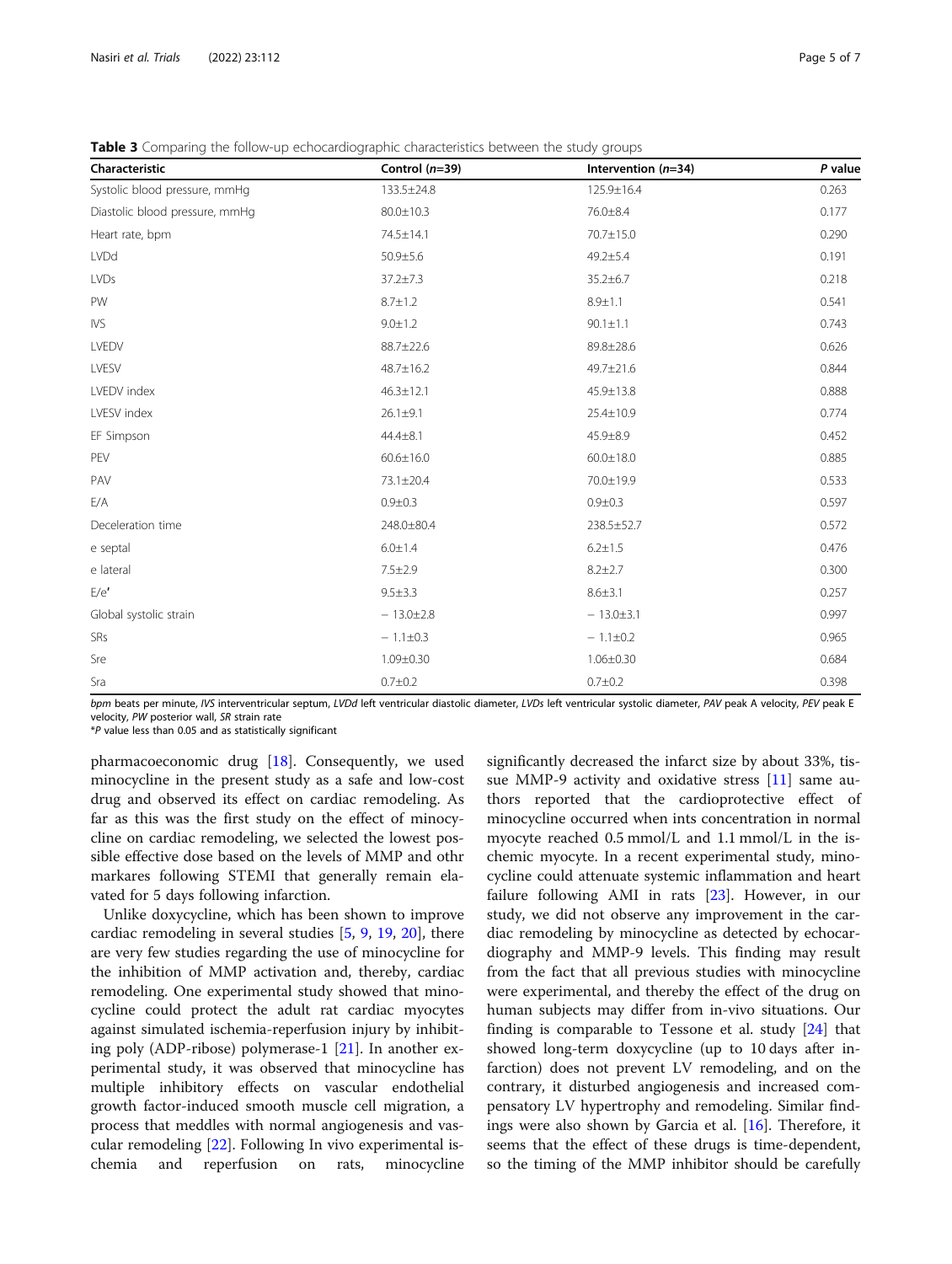<span id="page-5-0"></span>considered. We recommend more studies with various protocols of minocycline administration in humans in order to clarify its cytoprotective effects.

#### Study limitations

It is essential to note the limitations associated with our study. The limited sample size of this study is our major limitation. On the other hand, we only measured MMP-9; the measurement of other factors such as MMP-3 or interleukins could probably provide more information regarding the use of minocycline in STEMI patients. The limited follow-up period is also another limitation of our study. In a longer follow-up, one could observe the effect of minocycline on exercise capacity, cardiac events, and mortality.

#### Conclusion

In this study, we found that early short-term minocycline does not affect the left ventricular function following STEMI, as well as other echocardiographic levels and MMP-9. Due to the established cytoprotective effects of minocycline, we recommend further clinical trials with more extended follow-up periods and measurements of other similar biomarkers to establish knowledge on this topic and define an effective dose.

#### Acknowledgements

This study was part of the thesis of Dr. Alireza Nasiri for obtaining a specialty degree in Cardiology.

#### Authors' contributions

MS: Study concept and design, supervision. AN: Proposal, data collection. AH: Supervision, echocardiography, and data collection. AS: Data entry and cleaning, drafting the manuscript, preparing revisions. AHT: Study design, Supervision. AJ: Randomization and statistical analysis. All authors have read and approved the final version of the manuscript.

#### Funding

This study was funded and supported by Tehran Heart Center, Tehran University of Medical Sciences, Tehran, Iran.

#### Availability of data and materials

Data is available upon request from the corresponding author.

#### Declarations

#### Ethics approval and consent to participate

All procedures performed in this study were under the ethical standards of the Tehran University of Medical Sciences and with the 1964 Helsinki declaration and its later amendments. The committee of ethics of Tehran University of Medical Sciences approved the final study protocol. Informed consent was obtained from all individual participants included in the study.

#### Consent for publication

All the authors have read the final draft of this manuscript and gave consent for publication.

#### Competing interests

The authors declare that they have no competing interests.

Received: 26 April 2021 Accepted: 7 December 2021 Published online: 04 February 2022

#### References

- 1. Bolognese L, Neskovic AN, Parodi G, Cerisano G, Buonamici P, Santoro GM, et al. Left ventricular remodeling after primary coronary angioplasty: patterns of left ventricular dilation and long-term prognostic implications. Circulation. 2002;106(18):2351–7. [https://doi.org/10.1161/01.CIR.0000036014.](https://doi.org/10.1161/01.CIR.0000036014.90197.FA) [90197.FA](https://doi.org/10.1161/01.CIR.0000036014.90197.FA).
- 2. Cohn JN, Ferrari R, Sharpe N. Cardiac remodeling—concepts and clinical implications: a consensus paper from an international forum on cardiac remodeling. J Am Coll Cardiol. 2000;35(3):569–82. [https://doi.org/10.1016/](https://doi.org/10.1016/S0735-1097(99)00630-0) [S0735-1097\(99\)00630-0](https://doi.org/10.1016/S0735-1097(99)00630-0).
- 3. Villarreal FJ, Griffin M, Omens J, Dillmann W, Nguyen J, Covell J. Early shortterm treatment with doxycycline modulates postinfarction left ventricular remodeling. Circulation. 2003;108(12):1487–92. [https://doi.org/10.1161/01.](https://doi.org/10.1161/01.CIR.0000089090.05757.34) [CIR.0000089090.05757.34](https://doi.org/10.1161/01.CIR.0000089090.05757.34).
- 4. Thind GS, Agrawal PR, Hirsh B, Saravolatz L, Chen-Scarabelli C, Narula J, et al. Mechanisms of myocardial ischemia-reperfusion injury and the cytoprotective role of minocycline: scope and limitations. Future Cardiol. 2015;11(1):61–76. [https://doi.org/10.2217/fca.14.76.](https://doi.org/10.2217/fca.14.76)
- 5. Cerisano G, Buonamici P, Valenti R, Sciagra R, Raspanti S, Santini A, et al. Early short-term doxycycline therapy in patients with acute myocardial infarction and left ventricular dysfunction to prevent the ominous progression to adverse remodelling: the TIPTOP trial. Eur Heart J. 2014;35(3): 184–91. <https://doi.org/10.1093/eurheartj/eht420>.
- 6. Fanjul-Fernández M, Folgueras AR, Cabrera S, López-Otín C. Matrix metalloproteinases: evolution, gene regulation and functional analysis in mouse models. Biochimica et Biophysica Acta (BBA)-Molecular. Cell Res. 2010;1803(1):3–19. [https://doi.org/10.1016/j.bbamcr.2009.07.004.](https://doi.org/10.1016/j.bbamcr.2009.07.004)
- 7. Morine KJ, Paruchuri V, Qiao X, Mohammad N, McGraw A, Yunis A, et al. Circulating multimarker profile of patients with symptomatic heart failure supports enhanced fibrotic degradation and decreased angiogenesis. Biomarkers. 2016;21(1):91–7. [https://doi.org/10.3109/1354750X.2015.1118539.](https://doi.org/10.3109/1354750X.2015.1118539)
- 8. Cerisano G, Buonamici P, Gori AM, Valenti R, Sciagra R, Giusti B, et al. Matrix metalloproteinases and their tissue inhibitor after reperfused ST-elevation myocardial infarction treated with doxycycline. Insights from the TIPTOP trial. Int J Cardiol. 2015;197:147–53. [https://doi.org/10.1016/j.ijcard.2015.06.](https://doi.org/10.1016/j.ijcard.2015.06.024) [024.](https://doi.org/10.1016/j.ijcard.2015.06.024)
- 9. Cerisano G, Buonamici P, Valenti R, Moschi G, Taddeucci E, Giurlani L, et al. Effects of a timely therapy with doxycycline on the left ventricular remodeling according to the pre-procedural TIMI flow grade in patients with ST-elevation acute myocardial infarction. Basic Res Cardiol. 2014;109(4): 412. [https://doi.org/10.1007/s00395-014-0412-2.](https://doi.org/10.1007/s00395-014-0412-2)
- 10. Ortiz-Vilchis P, Yamazaki KG, Rubio-Gayosso I, Ramirez-Sanchez I, Calzada C, Romero-Perez D, et al. Co-administration of the flavanol (-)-epicatechin with doxycycline synergistically reduces infarct size in a model of ischemia reperfusion injury by inhibition of mitochondrial swelling. Eur J Pharmacol. 2014;744:76–82. <https://doi.org/10.1016/j.ejphar.2014.09.042>.
- 11. Romero-Perez D, Fricovsky E, Yamasaki KG, Griffin M, Barraza-Hidalgo M, Dillmann W, et al. Cardiac uptake of minocycline and mechanisms for in vivo cardioprotection. J Am Coll Cardiol. 2008;52(13):1086–94. [https://doi.](https://doi.org/10.1016/j.jacc.2008.06.028) [org/10.1016/j.jacc.2008.06.028.](https://doi.org/10.1016/j.jacc.2008.06.028)
- 12. Lindsey ML, Iyer RP, Jung M, DeLeon-Pennell KY, Ma Y. Matrix metalloproteinases as input and output signals for post-myocardial infarction remodeling. J Mol Cell Cardiol. 2016;91:134–40. [https://doi.org/1](https://doi.org/10.1016/j.yjmcc.2015.12.018) [0.1016/j.yjmcc.2015.12.018.](https://doi.org/10.1016/j.yjmcc.2015.12.018)
- 13. Li YY, McTiernan CF, Feldman AM. Interplay of matrix metalloproteinases, tissue inhibitors of metalloproteinases and their regulators in cardiac matrix remodeling. Cardiovasc Res. 2000;46(2):214–24. [https://doi.org/10.1016/](https://doi.org/10.1016/S0008-6363(00)00003-1) [S0008-6363\(00\)00003-1](https://doi.org/10.1016/S0008-6363(00)00003-1).
- 14. Dobaczewski M, Gonzalez-Quesada C, Frangogiannis NG. The extracellular matrix as a modulator of the inflammatory and reparative response following myocardial infarction. J Mol Cell Cardiol. 2010;48(3):504–11. [https://doi.org/10.1016/j.yjmcc.2009.07.015.](https://doi.org/10.1016/j.yjmcc.2009.07.015)
- 15. Jugdutt BI. Remodeling of the myocardium and potential targets in the collagen degradation and synthesis pathways. Curr Drug Targets Cardiovasc Haematol Disord. 2003;3(1):1–30. [https://doi.org/10.2174/1568006033337276.](https://doi.org/10.2174/1568006033337276)
- 16. Garcia RA, Go KV, Villarreal FJ. Effects of timed administration of doxycycline or methylprednisolone on post-myocardial infarction inflammation and left